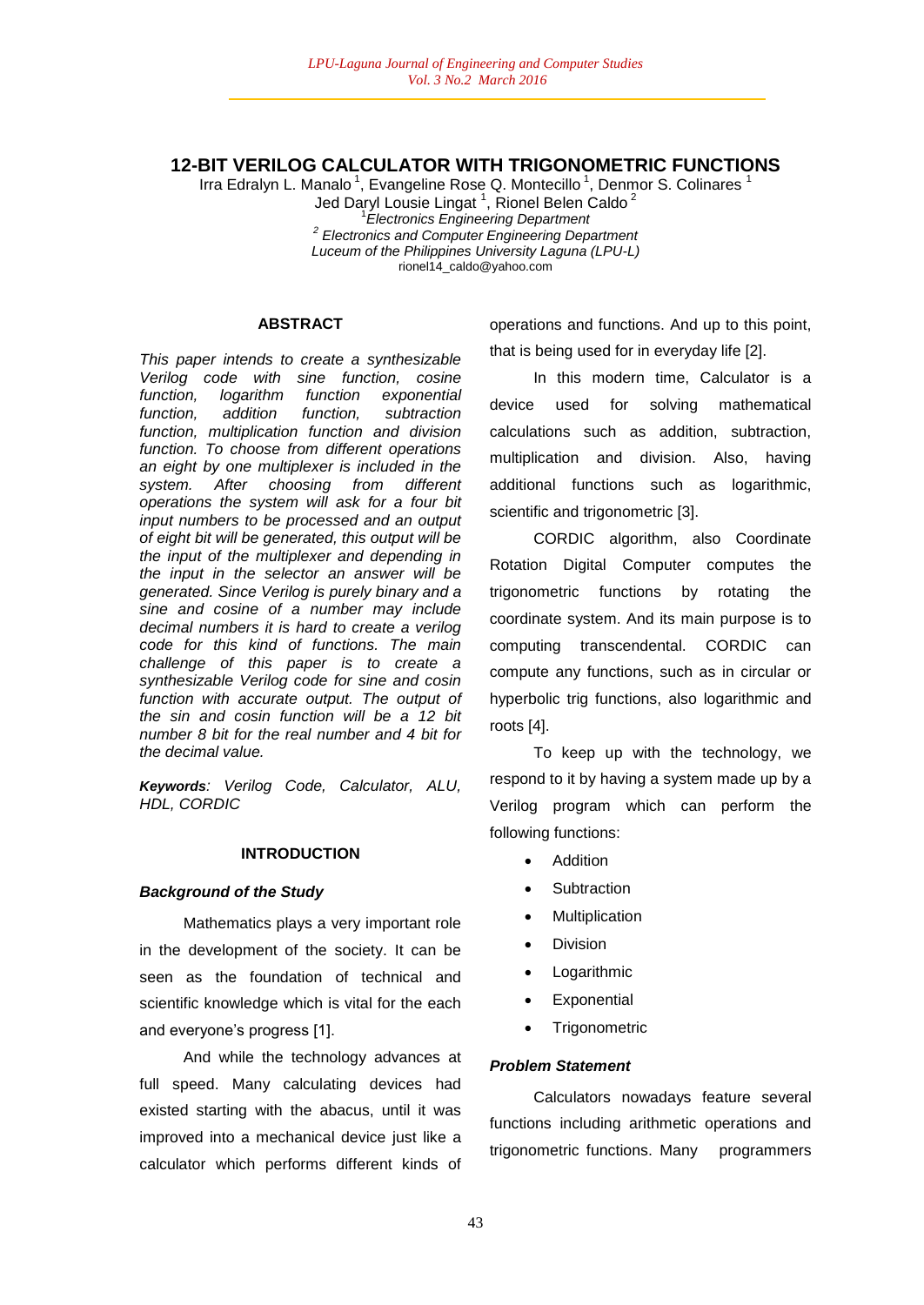used Visual basic, Java and C++ to code algorithms for calculator.

The proponents attempt to code a calculator that operates addition, subtraction, multiplication, division and some trigonometric functions using Verilog.

Verilog (IEEE 1364) is a Hardware Description Language (HDL). It is intended to be used for verification through simulation.

### *Objectives of the Study*

### *General Objective*

To be able to make a synthesizable Verilog code that can perform different mathematical operations.

### *Specific Objective*

- To determine how accurate the results can be by the use of binary codes compare to the results generated on calculators.
- Perform the operations properly by the given 2-Bit inputs and outputs a 12-Bit Binary code.
- To use CORDIC algorithm to create a synthesizable sin and cosine Verilog code.

#### **METHODOLOGY**

# *Xilinx ISE or Verilog Programming Language*

Xilinx, Inc. is an American technology company, primarily a supplier of programmable logic devices. It is known for inventing the field programmable gate array (FPGA) and as the first semiconductor company with a fabless manufacturing model.

Founded in Silicon Valley in 1984, the company is headquartered in San Jose, California, with additional offices in Longmont, Colorado; Dublin, Ireland; Singapore; Hyderabad, India; Beijing, China; Shanghai, China; Brisbane, Australia and Tokyo, Japan.

Major FPGA product families include Virtex (high-performance), Kintex (mid-range) and Artix (low-cost), and the retired Spartan (low-cost) series. Major computer software includes Xilinx ISE and Vivado Design Suite [7].

### *Proposed System*

Using the Xilinx ISE, the proponents aim to create a program that will function as a calculator with sine, cosine, logarithm, exponent, addition, subtraction, division, and multiplication operations. Referring to figure 2.6 the flowchart, the user will be asked to choose between different operations, since we will use an 8x1 multiplexer the user must input a 3 bit binary number from 000 to 111 to choose from different mathematical operations available. 000 and 001is for sine and cosine, 010 is for log, 011 is for exponent, 100 is for addition, 101 is for subtraction, 110 is for division and 111 is for multiplication, after choosing the operation the system will ask to input the desired two 4 bit numbers A and B, this are the inputs to be processed by the mathematical operations, the output is an 8 bit binary number and since the sine and cosine needs 1 input only (A) the other variable will be considered 1 and will be multiplied to the output.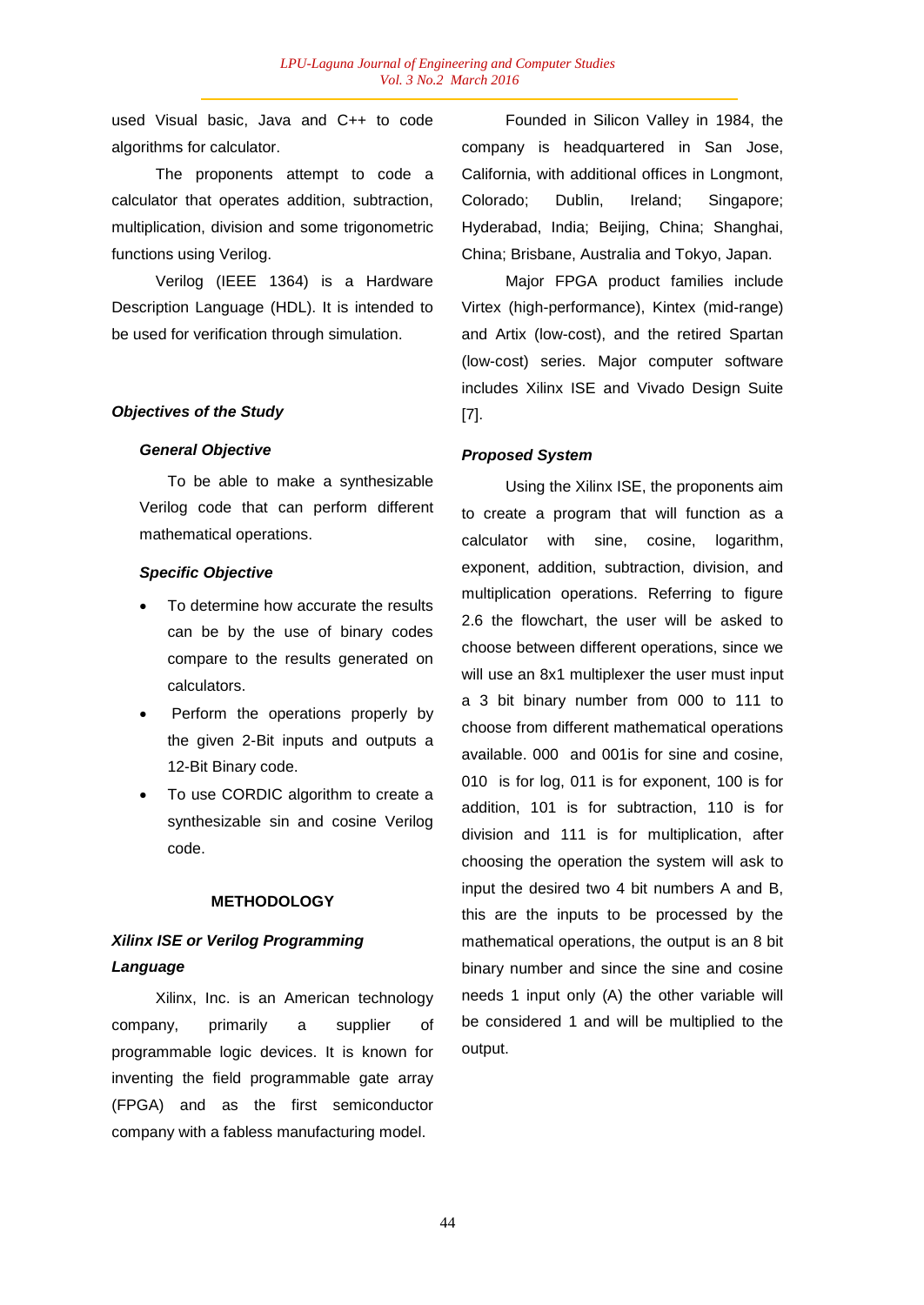# *Block Diagram*



# **Figure 1** *System block diagram of verilog calculator*

Calculator Functions:

- 1. Sine is the ratio of the length of the side that is opposite that angle to the length of the longest side of the triangle [5].
- 2. Cosine same as sine, except that the side used is the adjacent side instead of the opposite side [5].
- 3. Addition used for finding the total amount when combined or sum up together.
- 4. Subtraction used for finding the difference between two or more inputs.
- 5. Multiplication a form of simplified repeated addition.
- 6. Division a form of repeated subtraction.
- 7.  $Exp uses the symbol "^"$ , meaning raised to power [6].
- 8. Log specialized way of writing an exponent having base [6].
- 9. Multiplexer– is a switch designed to output 1 of several inputs in a common output line [8].

## *IPO Chart*



# **Figure 2** *Input process output chart of the verilog coded calculator*

## Pseudo code

- 1) Start
- 2) Choose 3 bit binary number from 000 to 111 to select operation.
- 3) If the input is 000 the operation will be sine and cosine.
- 4) If the input is 001 the operation will be cosine and sine
- 5) If the input is 010 the operation will be logarithm.
- 6) If the input is 011 the operation will be exponent.
- 7) If the input is 100 the operation will be addition.
- 8) If the input is the operation will be subtraction.
- 9) If the input is 110 the operation will be division.
- 10) If the input is 111 the operation will be multiplication.
- 11) Check if the input is from 000 to 111, if not the output is 0.
- 12) If the input is within the range of available numbers proceed to next step
- 13) Enter the desired number to be processed by the chosen operation.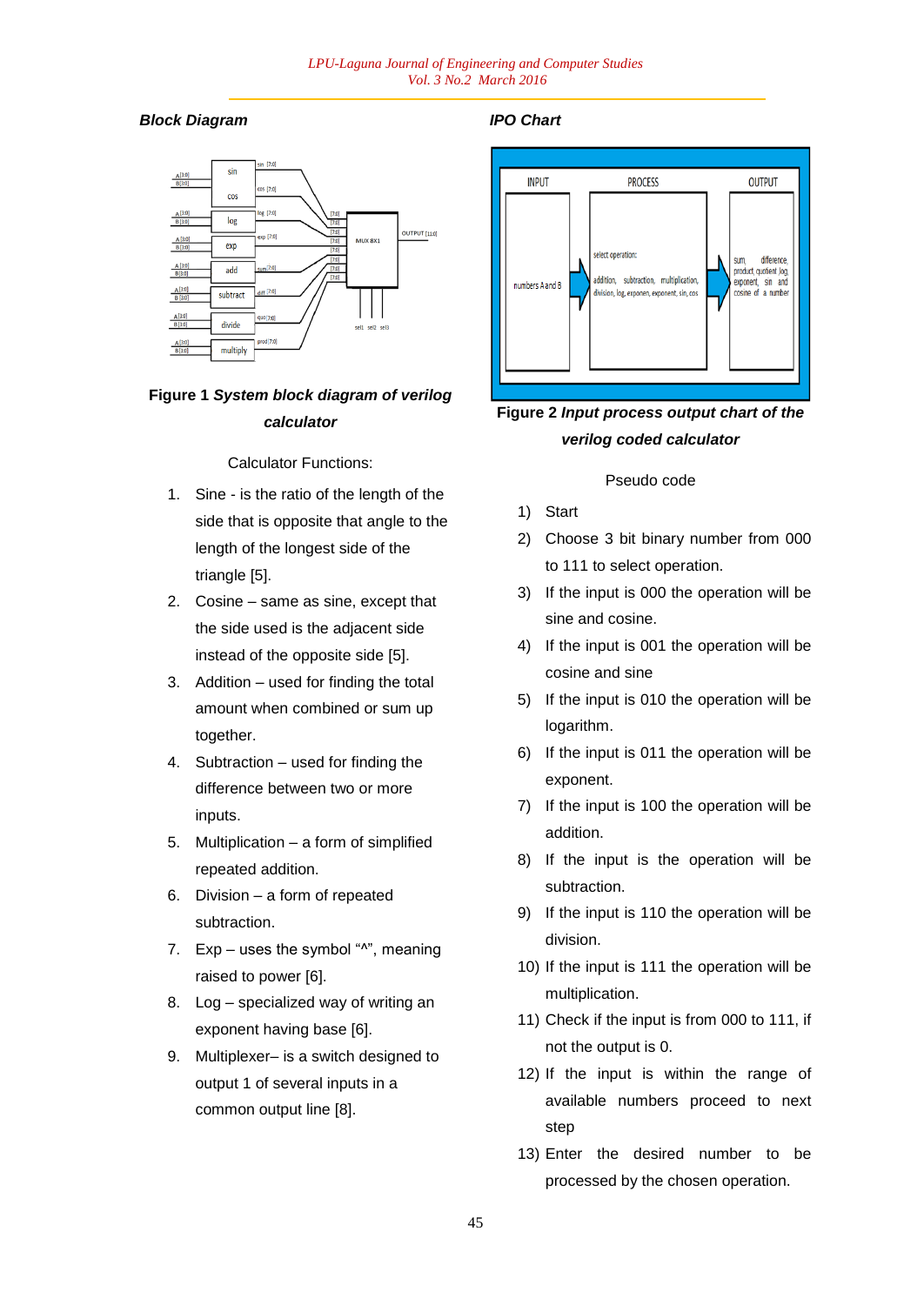14) Output the answer

15) End

*2.6 Flowchart*



# *Figure 3 Flowchart of the verilog calculator system*

## **RESULTS AND DISCUSSION**

### *Project Description*

The project will feature a mathematical calculator written in verilog code that is designed to perform and verify different operation within a calculator. The calculator is designed only in 12 bit which has 4bit inputs and 8 bit output and specific options for the operations to be performed. This will feature integer numbers that can solve through basic arithmetic functions and also covering up trigonometric functions. And as final, the project will provide the users some of the

functionality and ease of use of the scientific calculator.

### *Properties of the Project*

CORDIC Algorithm:

CORDIC (coordinate rotational digital computer) is a technique used for solving sine, cosine, logarithmic tangent and other trigonometric function using only addition subtraction and binary shift method [9].

### *Functions of the System*

The system features different functions and operations: sine, cosine, logarithmic, exponential, addition, subtraction, division and multiplication. The user will give two four-bit inputs A and B which the system will process. The eight-bit output of different functions and operations will be the input to the multiplexer. The multiplexer will select, through the selector, one from the eight inputs and will send the selected input into a single line.

For the accuracy of the output, the proponents decided to use eight-bit for the output of each function and 12-bit for the main output of the system. Verilog can only output whole numbers. It cannot output decimal and fractional numbers therefore the proponents suggested that the first four bits be the whole number and the rest of the bits be the decimal or fractional part.





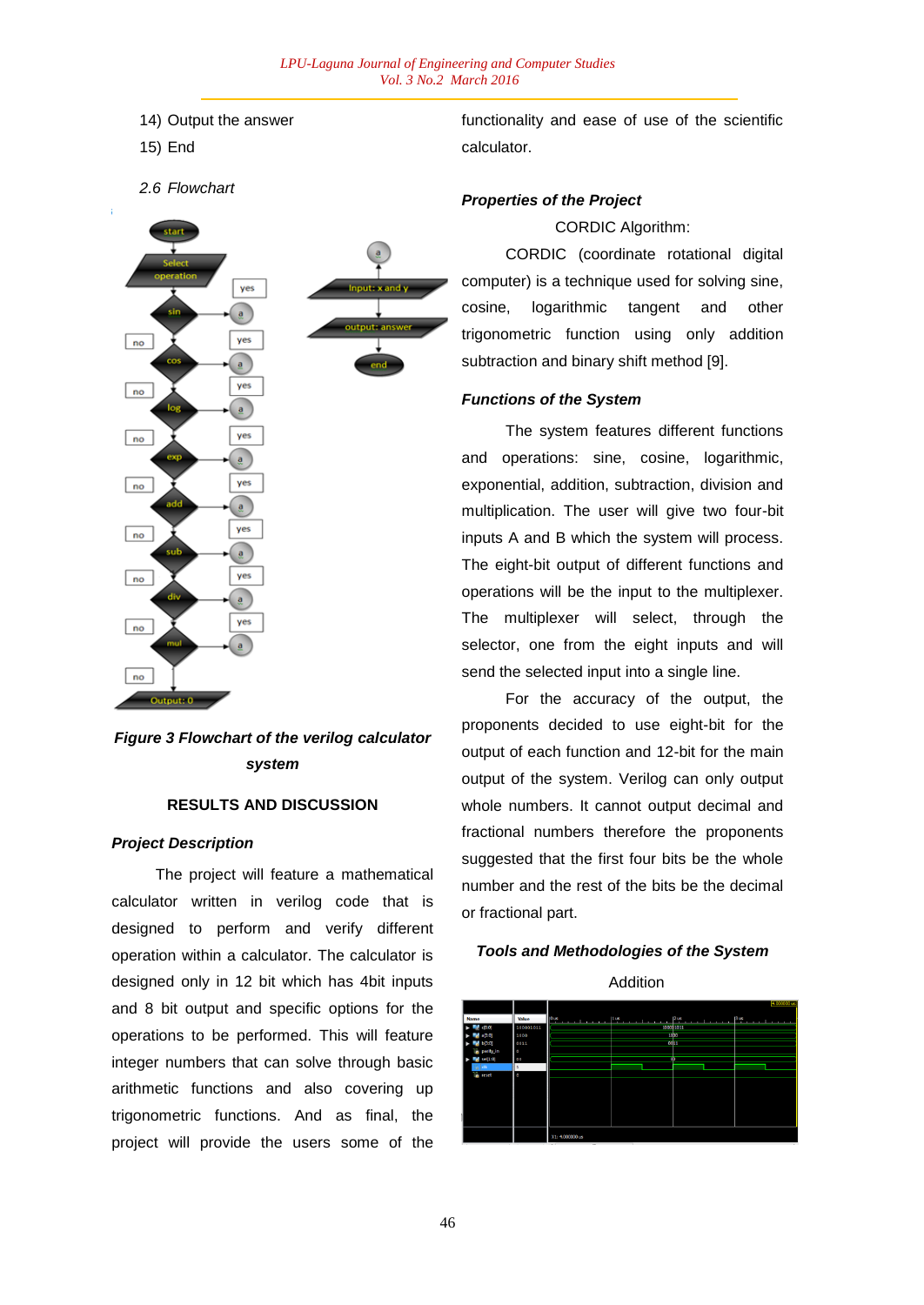# **Subtraction**



### Multiplication

|                |           |                        |           |           | 7.000000 us |
|----------------|-----------|------------------------|-----------|-----------|-------------|
| <b>Name</b>    | Value     | 10 <sub>LM</sub>       | 205       | ختها      | ۴us.        |
| (第3)           | 000011011 | 000001001<br>000000000 | 000010010 | 000011011 |             |
| 53.01          | 1001      |                        | 1001      |           |             |
| $\blacksquare$ | 0011      |                        | 0011      |           |             |
| parity in      | ō         |                        |           |           |             |
| $2$ sell(1:0)  | 10        |                        | 10        |           |             |
| <b>SOF</b>     |           |                        |           |           |             |
| ъ<br>reset     | ъ         |                        |           |           |             |
|                |           |                        |           |           |             |
|                |           |                        |           |           |             |
|                |           |                        |           |           |             |
|                |           |                        |           |           |             |
|                |           |                        |           |           |             |
|                |           |                        |           |           |             |
|                |           | X1: 7.000000 us        |           |           |             |
|                |           |                        |           |           |             |

Division

|                 |           |                 |           |           |           | 6.000000 us            |
|-----------------|-----------|-----------------|-----------|-----------|-----------|------------------------|
| <b>Name</b>     | Value     | $0$ us          | 1.5.11    |           |           | <b>College College</b> |
| (陈0)            | 000000011 | 000000000       | 100000001 | 100000010 | 000000011 |                        |
| 83.01           | 1100      |                 |           | mbo       |           |                        |
| b[3:0]          | 0100      |                 |           | oibo      |           |                        |
| parity_in       | ۰         |                 |           |           |           |                        |
| $4$ sel(1:0)    | 33        |                 |           |           |           |                        |
| <b>SOLUTION</b> |           |                 |           |           |           |                        |
| т<br>reset      | ۰         |                 |           |           |           |                        |
|                 |           |                 |           |           |           |                        |
|                 |           |                 |           |           |           |                        |
|                 |           |                 |           |           |           |                        |
|                 |           |                 |           |           |           |                        |
|                 |           |                 |           |           |           |                        |
|                 |           |                 |           |           |           |                        |
|                 |           |                 |           |           |           |                        |
|                 |           | X1: 6.000000 us |           |           |           |                        |

# Exponential



## Sine and Cosine

|              |              |                     |                                  |                   |                                   |                  | 1,215.000000 us  |
|--------------|--------------|---------------------|----------------------------------|-------------------|-----------------------------------|------------------|------------------|
| Name         | <b>Value</b> | 1,190 us            | $ 1,195$ us                      | 1,200 us          | $1.205$ us                        | $1,210$ us       | 1.215us          |
| Xout[16:0]   | 00111110010  |                     | 00111110011100110                | 00111110011001101 |                                   |                  | 001111100101100  |
| Yout[16:0]   | 00000100010  |                     | 00000010001100000                |                   | 00000011010001100                 | 00000100         | 30111010         |
| Xin(15:0)    | 01001011111  |                     |                                  | 0100101111100101  |                                   |                  |                  |
| Min[15:0]    | 00000000000  |                     |                                  | 0000000000000000  |                                   |                  |                  |
| angle[31:0]  | 00001110001  |                     | 00001100110011008100110011001100 |                   | 000011011000001001011000000101101 | 0000111000111000 | 1110001110001110 |
| CLK 100MHZ   |              |                     |                                  |                   |                                   |                  |                  |
| (83.0)       | 0000000000   |                     |                                  |                   |                                   | 000000000000000  | 0000000000000    |
| start        |              |                     |                                  |                   |                                   |                  |                  |
| SZ[31:0]     | 0000000000   |                     |                                  |                   |                                   |                  |                  |
| FALSE        |              |                     |                                  |                   |                                   |                  |                  |
| TRUF         |              |                     |                                  |                   |                                   |                  |                  |
| VALUE        | 19429.26532  |                     |                                  | 19429.265331      |                                   |                  |                  |
| CLK100_SPEED | 00000000000  |                     |                                  |                   |                                   |                  |                  |
|              |              | X1: 1.215.000000 us |                                  |                   |                                   |                  |                  |

## **CONCLUSION**

Using Xilinx ISE Design Suite to create a synthesizable verilog code that can perform different mathematical operations and trigonometric function is very challenging. Verilog is purely binary so using this kind of software to generate outputs of sine and cosine is very hard even with an algorithm to follow. The output is not accurate and the input numbers is limited only.

## **REFERENCES**

- [1] Pomerantz, H. (1997). The Role of Calculators in Mathematics Education. Prepared for USI/CPMSA Superintendents Forum Dallas, Texas. December 4, 1997 1-10. Retrieved on 4th Jan 2008 from http://education.ti.com/sites/us downloads/pdf/the role.pdf
- [2] Gunstein, L.S., Lipsey, S.J. (Eds.). (2001). Encyclopedia of mathematics education. New York: RoutledgeFalmer
- [3] N.Ayers, Calculators and Calculating Devices. Availalbe:http://www.math.wichita.edu/his tory/topics/calculators.html/
- [4] B. Loy, CORDIC (COordinate Rotation DIgital Computer) Simplified Discussion. Availalbe: http://www.genapro.com/cordic.html/
- [5] Sine and Cosine: Overview. Availalbe: http://math2.org/math/algebra/functions/si ncos/
- [6] M. Bourne, (2015) Definitions: Exponential and Logarithmic Functions. [Online]. Available: http://www.intmath.com/exponential-